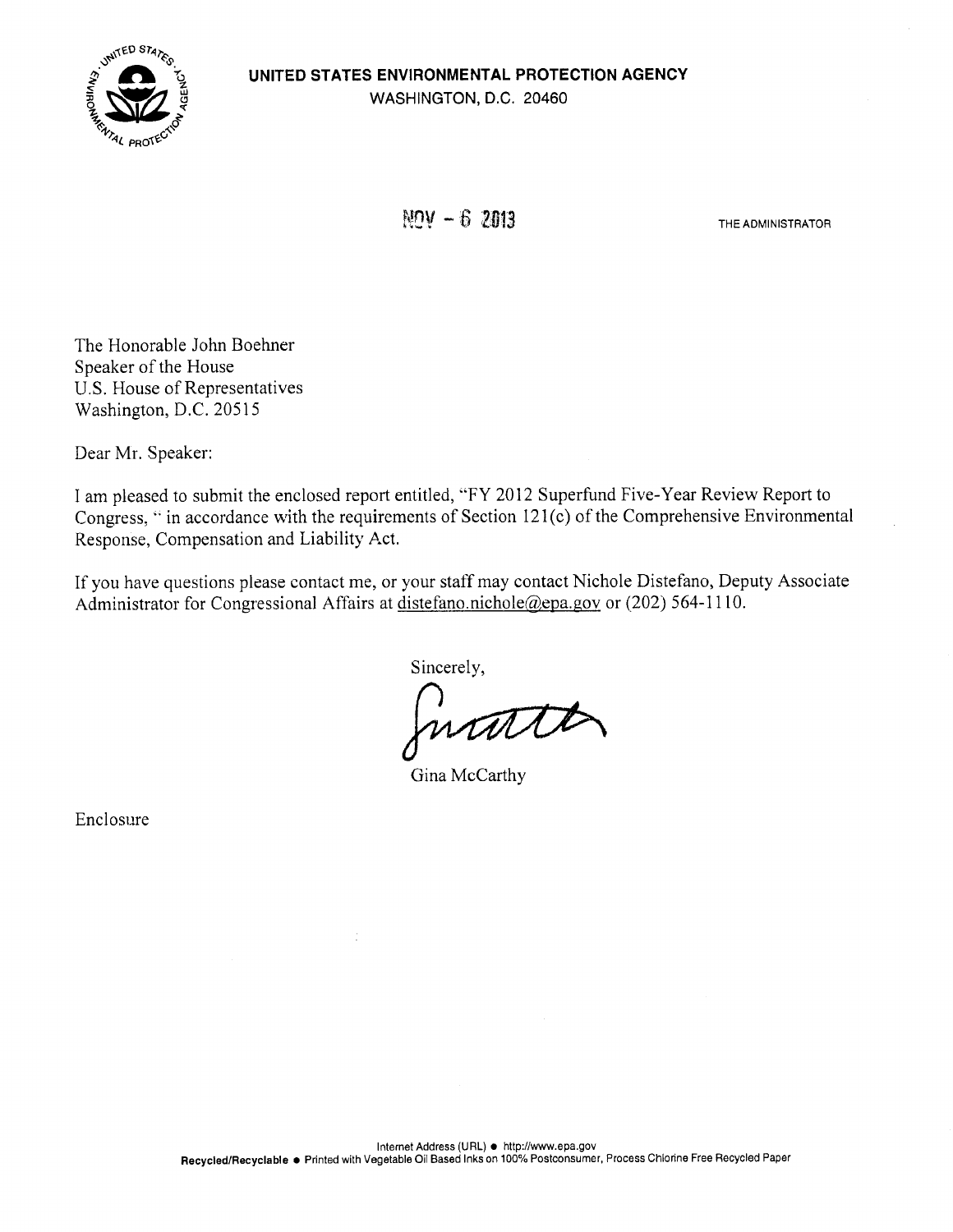# OSWER #9200.2-120

# **FY 2012 REPORT TO CONGRESS**  SUPERFUND FIVE-YEAR REVIEWS

# **PURPOSE:**

The U.S. Environmental Protection Agency (EPA) is responsible for reviewing Superfund remedial actions at least every five years where hazardous substances, pollutants, or contaminants will remain on site above levels that allow for unlimited use and unrestricted exposure. EPA is also responsible for preparing a report to Congress on these reviews.

## **BACKGROUND:**

Section 121(c) of the Comprehensive Environmental Response, Compensation, and Liability Act (CERCLA), as amended, states:

*"If the President selects a remedial action that results in any hazardous substances, pollutants, or contaminants remaining at the site, the President shall review such remedial action no less often than each 5 years after the initiation of such remedial action to assure that human health and the environment are being protected by the remedial action being implemented. In addition, if upon such review it is the judgment of the President that action is appropriate at such site in accordance with section 9604 or 9606 of the Title, the President shall take or require such action."* 

CERCLA also requires that EPA report to Congress information regarding these sites for which the reviews are required. This report provides a list of sites, information about sites where additional work is required, and contacts for additional information.

# **FINDINGS:**

The attached table presents a list of statutory, policy and discretionary<sup>1</sup> five-year reviews that were conducted for non-federal sites and federal National Priorities List (NPL) sites, including the following:

<sup>&</sup>lt;sup>1</sup> Statutory reviews are carried out if both of the following conditions are true: 1) Upon completion of the remedial action, hazardous substances, pollutants, or contaminants will remain on site; and 2) The Record of Decision (ROD) for the site was signed on or after October 17, 1986 (effective date of the Superfund Amendments and Reauthorization Act - SARA) and the remedial action was selected under CERCLA §121. Policy reviews are carried out for the following types of actions: 1) a pre- or post-SARA remedial action that, upon completion, will not leave hazardous substances, pollutants, or contaminants on site above levels that allow for unlimited use and unrestricted exposure, but requires five years or more to complete; 2) a pre-SARA remedial action that leaves hazardous substances, pollutants, or contaminants on site above levels that allow for unlimited use and unrestricted exposures; or 3) a removal-only site on the NPL where a removal action leaves hazardous substances, pollutants, or contaminants on site above levels that allow for unlimited use and unrestricted exposure and where no remedial action has or will take place. Regions may also carry out a discretionary review which is not required by the statute but may be completed at the Region's discretion to help ensure the protectiveness of the remedy.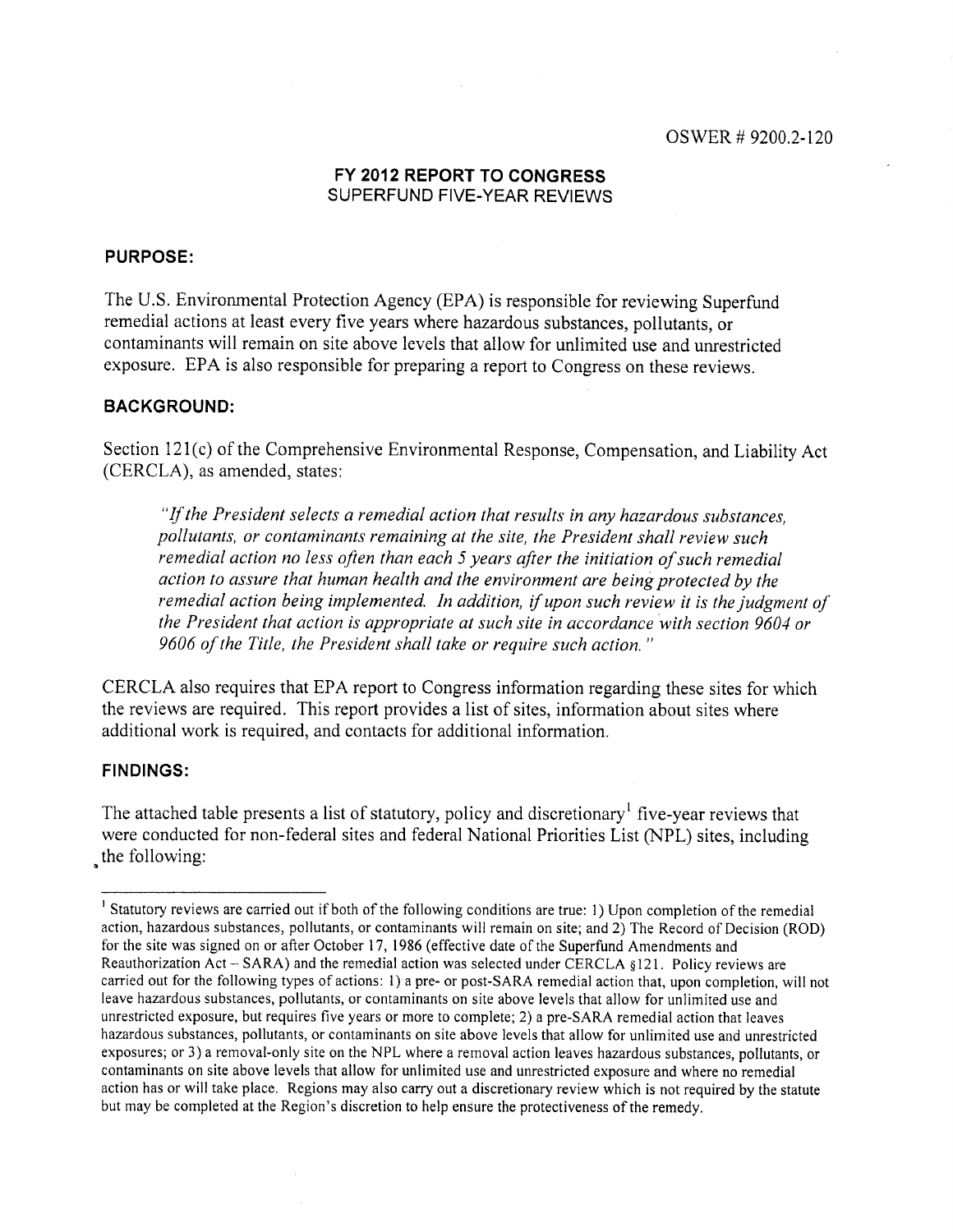- Reviews due and completed in FY 2012;
- Reviews due in FY 2012, completed in a prior or later fiscal year
- Reviews due in a prior or later fiscal year, completed in FY 2012; and
- Reviews due in current or prior fiscal years, still pending completion of the report.

For non-federal sites, a total of 188 sites required five-year reviews in FY 2012. All of the reviews due in FY 2012 are complete. Three of the 188 reviews were completed in a previous fiscal year but were due in FY 2012. These reviews are being counted as completed in FY 2012. Another *5* reviews due in prior or later fiscal years were also completed in FY 2012, bringing the total number of non-federal site five-year reviews completed to 193.

For federal NPL sites, a total of 36 sites required five-year reviews in FY 2012. Three of the 36 reviews were completed in previous fiscal years but were due in FY 2012. Those reviews are being counted as completed in FY 2012. An additional *5* reviews due in prior or later fiscal years also were completed in FY 2012, bringing the total number of federal NPL site five-year reviews completed to 41.

In all, the total number of five-year reviews completed for both non-federal and federal NPL sites was 234. Based on the reviews, EPA has determined that 10 sites (or portions of the sites) were "not protective" and deferred the "protectiveness" determination at 25 sites.<sup>2</sup> Recommendations to do additional work or study for each of these sites are tracked in the CERCLIS database and, semi-annually, headquarters monitors the progress in implementing these recommendations to resolve protectiveness-related issues at all sites.

For non-federal sites, 2 reviews due in prior fiscal years remain pending and EPA is working to complete them. For federal NPL sites, no reviews due in prior fiscal years are pending. EPA expects that all reviews will be completed in the near future.

Summary copies of all five-year reviews, including those contained in this report, can be accessed publicly via the national Superfund web page (http://cfpub.epa.gov/fiveyear/). These reports contain detailed information regarding the effectiveness of the site remedy and assess whether human and/or ecological exposures are occurring. The information in these reports includes the protectiveness determinations that are ultimately selected and are reported in the following table for each site. For additional information on any of the five-year reviews identified in this report, please contact the Office of Superfund Remediation and Technology Innovation at (703) 603-8960, or the Superfund Call Center at (703) 412-9810 or (800) 424- 9346.

 $2A$  subsequent five-year review addendum for the Tobyhanna Army Depot site, completed on 07/23/2013, found the remedy to be "protective."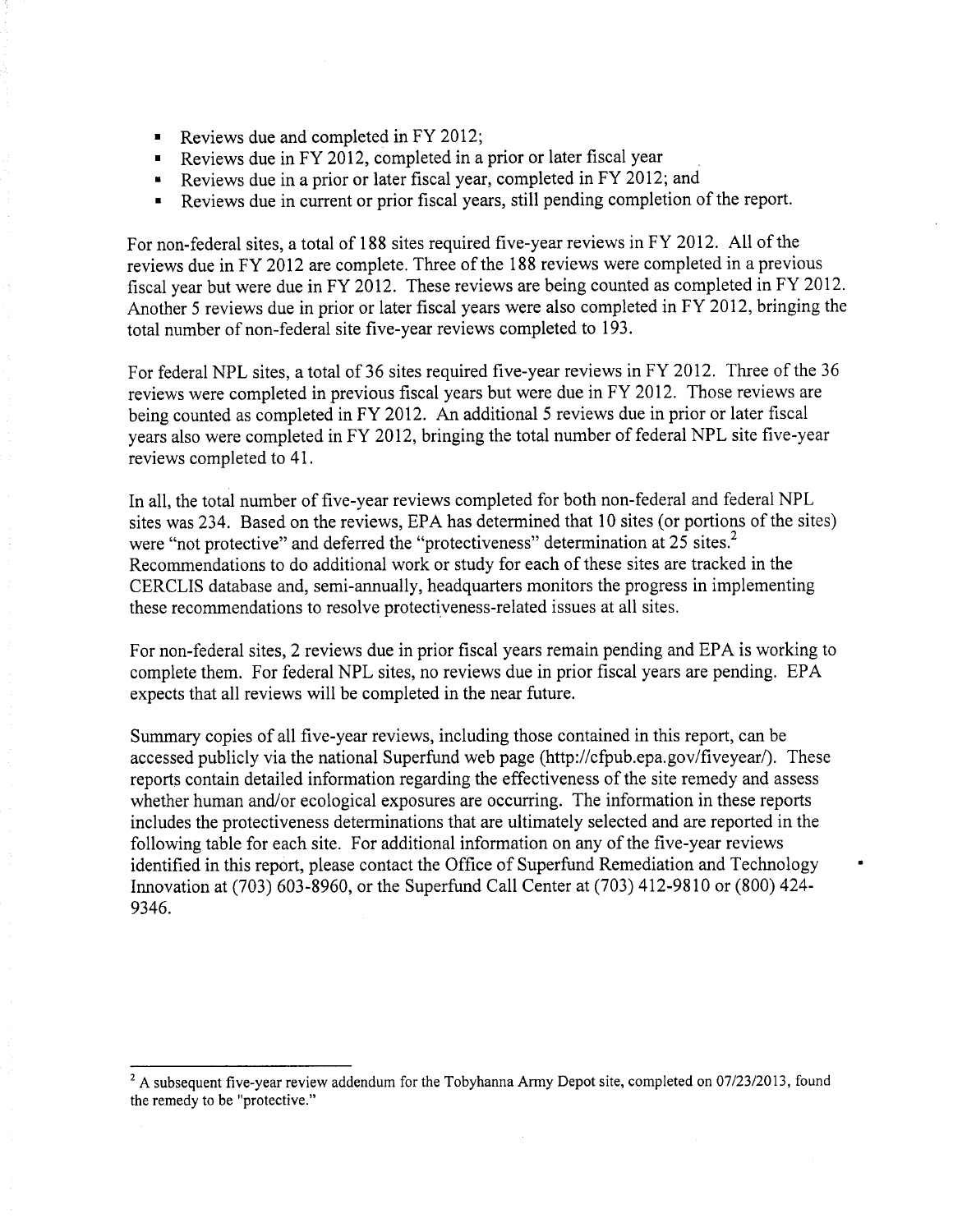# **P1 2012 Superfund Five-Year Review Report to Congress**

## **Non-Federal Facility Reviews Due and Completed in FY 2012**

|          |                                                       |                 |                        | Fiscal             | Date                     | <b>Protectiveness</b>                        |
|----------|-------------------------------------------------------|-----------------|------------------------|--------------------|--------------------------|----------------------------------------------|
| Region   | <b>Site Name</b>                                      | State           | <b>FYR Type</b>        | Year               | Completed                | Determination <sup>1</sup>                   |
| 01       | AUBURN ROAD LANDFILL                                  | <b>NH</b>       | Statutory              | <b>Due</b><br>2012 | 09/27/2012               | Short-Term Protective                        |
| 01       | <b>GALLUP'S QUARRY</b>                                | CT              | Statutory              | 2012               | 09/25/2012               | Short-Term Protective                        |
| 01       | KELLOGG-DEERING WELL FIELD                            | CT              | Statutory              | 2012               | 09/28/2012               | Protective                                   |
| 01       | O'CONNOR CO.                                          | ME              | Statutory              | 2012               | 09/26/2012               | Protective                                   |
| 01       | PETERSON/PURITAN, INC.                                | RI              | Statutory              | 2012               | 09/24/2012               | <b>Protectiveness Deferred</b>               |
| 01       | PINE STREET CANAL                                     | VT              | Statutory              | 2012               | 12/22/2011               | <b>Protectiveness Deferred</b>               |
| 01       | UNION CHEMICAL CO., INC.                              | ME              | Statutory              | 2012               | 09/27/2012               | Protective                                   |
| 01       | WINTHROP LANDFILL                                     | ME              | Policy                 | 2012               | 09/19/2012               | Short-Term Protective                        |
| 02       | <b>BOG CREEK FARM</b>                                 | NJ              | Policy                 | 2012               | 07/02/2012               | Protective                                   |
| 02       | BREWSTER WELL FIELD                                   | NY              | Policy                 | 2012               | 04/18/2012               | Short-Term Protective                        |
| 02       | <b>BYRON BARREL &amp; DRUM</b>                        | NY              | Policy                 | 2012               | 09/11/2012               | Protectiveness Deferred                      |
| 02       | CALDWELL TRUCKING CO.                                 | NJ              | Statutory              | 2012               | 08/22/2012               | Will be Protective                           |
| 02       | CORNELL DUBILIER ELECTRONICS INC.                     | NJ              | Statutory              | 2012               | 11/28/2011               | Protective                                   |
| 02       | COSDEN CHEMICAL COATINGS CORP.                        | NJ              | Policy                 | 2012               | 08/15/2012               | Protective                                   |
| 02       | CURCIO SCRAP METAL, INC.                              | NJ              | Policy                 | 2012               | 03/01/2012               | Protective                                   |
| 02       | DE REWAL CHEMICAL CO.                                 | NJ              | Statutory              | 2012               | 07/05/2012               | Protective                                   |
| 02       | FACET ENTERPRISES, INC.                               | N٢<br><b>NJ</b> | Statutory              | 2012               | 09/28/2012               | <b>Protectiveness Deferred</b><br>Protective |
| 02       | FEDERAL CREOSOTE                                      | NY              | Statutory<br>Statutory | 2012<br>2012       | 05/03/2012<br>09/26/2012 | Short-Term Protective                        |
| 02       | FOREST GLEN MOBILE HOME SUBDIVISION                   | NY              | Policy                 | 2012               | 07/30/2012               | Protective                                   |
| 02       | HAVILAND COMPLEX                                      | NY              | Statutory              | 2012               | 06/01/2012               | Will be Protective                           |
| 02<br>02 | <b>HUDSON RIVER PCBS</b>                              | N٢              | Policy                 | 2012               | 08/15/2012               | Protective                                   |
| 02       | JACKSON STEEL<br>KATONAH MUNICIPAL WELL               | NY              | Statutory              | 2012               | 09/25/2012               | Short-Term Protective                        |
| 02       | LIBERTY INDUSTRIAL FINISHING                          | NY              | Statutory              | 2012               | 06/04/2012               | Protective                                   |
| 02       | LIPARI LANDFILL                                       | <b>NJ</b>       | Discretionary          | 2012               | 08/07/2012               | Will be Protective                           |
| 02       | LITTLE VALLEY                                         | NY              | Policy                 | 2012               | 05/14/2012               | Protective                                   |
| 02       | <b>MACKENZIE CHEMICAL WORKS</b>                       | NY              | Policy                 | 2012               | 10/03/2011               | Will be Protective                           |
| 02       | OLD BETHPAGE LANDFILL                                 | NY              | Statutory              | 2012               | 09/20/2012               | Protective                                   |
| 02       | ONONDAGA LAKE                                         | NΥ              | Statutory              | 2012               | 01/17/2012               | Protective                                   |
| 02       | PREFERRED PLATING CORP.                               | NY              | Policy                 | 2012               | 09/25/2012               | Protective                                   |
| 02       | RICHARDSON HILL ROAD LANDFILL/POND                    | NY              | Statutory              | 2012               | 07/19/2012               | Short-Term Protective                        |
| 02       | SAYREVILLE LANDFILL                                   | NJ              | Statutory              | 2012               | 02/28/2012               | Protective                                   |
| 02       | SINCLAIR REFINERY                                     | NΥ              | Statutory              | 2012               | 09/05/2012               | Short-Term Protective                        |
| 02       | SOUTH BRUNSWICK LANDFILL                              | NJ              | Statutory              | 2012               | 09/05/2012               | Short-Term Protective                        |
| 02       | SWOPE OIL & CHEMICAL CO.                              | NJ              | Statutory              | 2012               | 05/24/2012               | Will be Protective                           |
| 02       | <b>SYOSSET LANDFILL</b>                               | NY              | Statutory              | 2012               | 01/18/2012               | Protective                                   |
| 02       | WHITE CHEMICAL CORP.                                  | N.              | Statutory              | 2012               | 03/22/2012               | Short-Term Protective                        |
| 03       | ABEX CORP.                                            | VA              | Statutory              | 2012               | 05/10/2012               | Protective                                   |
| 03       | <b>AMBLER ASBESTOS PILES</b>                          | PA              | Statutory              | 2012               | 09/19/2012               | Protective                                   |
| 03       | AVCO LYCOMING (WILLIAMSPORT DIVISION)                 | PA              | Statutory              | 2012               | 09/26/2012               | Will be Protective                           |
| 03       | <b>BENDIX FLIGHT SYSTEMS DIVISION</b>                 | PA              | Policy                 | 2012               | 08/21/2012               | Short-Term Protective                        |
| 03       | <b>BOARHEAD FARMS</b>                                 | PA              | Statutory              | 2012               | 09/27/2012               | Not Protective                               |
| 03       | <b>BROWN'S BATTERY BREAKING</b>                       | PA              | Statutory              | 2012               | 09/24/2012               | Short-Term Protective                        |
| 03       | CHISMAN CREEK                                         | VA              | Statutory              | 2012               | 12/07/2011               | Short-Term Protective                        |
| 03       | CROYDON TCE                                           | PA              | Policy                 | 2012               | 12/07/2011               | Short-Term Protective                        |
| 03       | DIXIE CAVERNS COUNTY LANDFILL                         | VA              | Statutory              | 2012               | 09/21/2012               | Short-Term Protective                        |
| 03       | <b>EAST MOUNT ZION</b>                                | PA<br>PA        | Statutory<br>Policy    | 2012<br>2012       | 06/21/2012<br>03/26/2012 | Short-Term Protective                        |
| 03<br>03 | <b>ENTERPRISE AVENUE</b>                              | wv              | Statutory              | 2012               | 07/25/2012               | Protective<br>Protective                     |
| 03       | FIKE CHEMICAL, INC.<br>HALBY CHEMICAL CO.             | DE              | Statutory              | 2012               | 09/27/2012               | Short-Term Protective                        |
| 03       | HELEVA LANDFILL                                       | PA              | Statutory              | 2012               | 09/17/2012               | Short-Term Protective                        |
| 03       | HRANICA LANDFILL                                      | PA              | Statutory              | 2012               | 04/16/2012               | Protective                                   |
| 03       | MIDDLETOWN AIR FIELD                                  | PA              | Statutory              | 2012               | 07/24/2012               | Protective                                   |
| 03       | <b>MOYERS LANDFILL</b>                                | PA              | Policy                 | 2012               | 08/10/2012               | Protective                                   |
| 03       | PALMERTON ZINC PILE                                   | PA              | Statutory              | 2012               | 09/27/2012               | Protectiveness Deferred                      |
| 03       | SAEGERTOWN INDUSTRIAL AREA                            | PA              | Policy                 | 2012               | 09/12/2012               | Protective                                   |
| 03       | SALTVILLE WASTE DISPOSAL PONDS                        | VA              | Statutory              | 2012               | 09/27/2012               | Protective                                   |
| 03       | TYLER REFRIGERATION PIT                               | DE              | Policy                 | 2012               | 09/04/2012               | Protective                                   |
| 03       | WILDCAT LANDFILL                                      | DE              | Statutory              | 2012               | 06/27/2012               | Short-Term Protective                        |
| 03       | YORK COUNTY SOLID WASTE AND REFUSE AUTHORITY LANDFILL | PA              | Statutory              | 2012               | 09/11/2012               | Protective                                   |
| 04       | ARLINGTON BLENDING & PACKAGING                        | ΤN              | Statutory              | 2012               | 09/28/2012               | Short-Term Protective                        |
| 04       | <b>B&amp;B CHEMICAL CO., INC.</b>                     | FL              | Statutory              | 2012               | 08/09/2012               | Short-Term Protective                        |
| 04       | BATTERY TECH (DURACELL-LEXINGTON)                     | NC              | Statutory              | 2012               | 09/11/2012               | Short-Term Protective                        |
| 04       | BLUE RIDGE PLATING COMPANY                            | NC              | Statutory              | 2012               | 09/26/2012               | Short-Term Protective                        |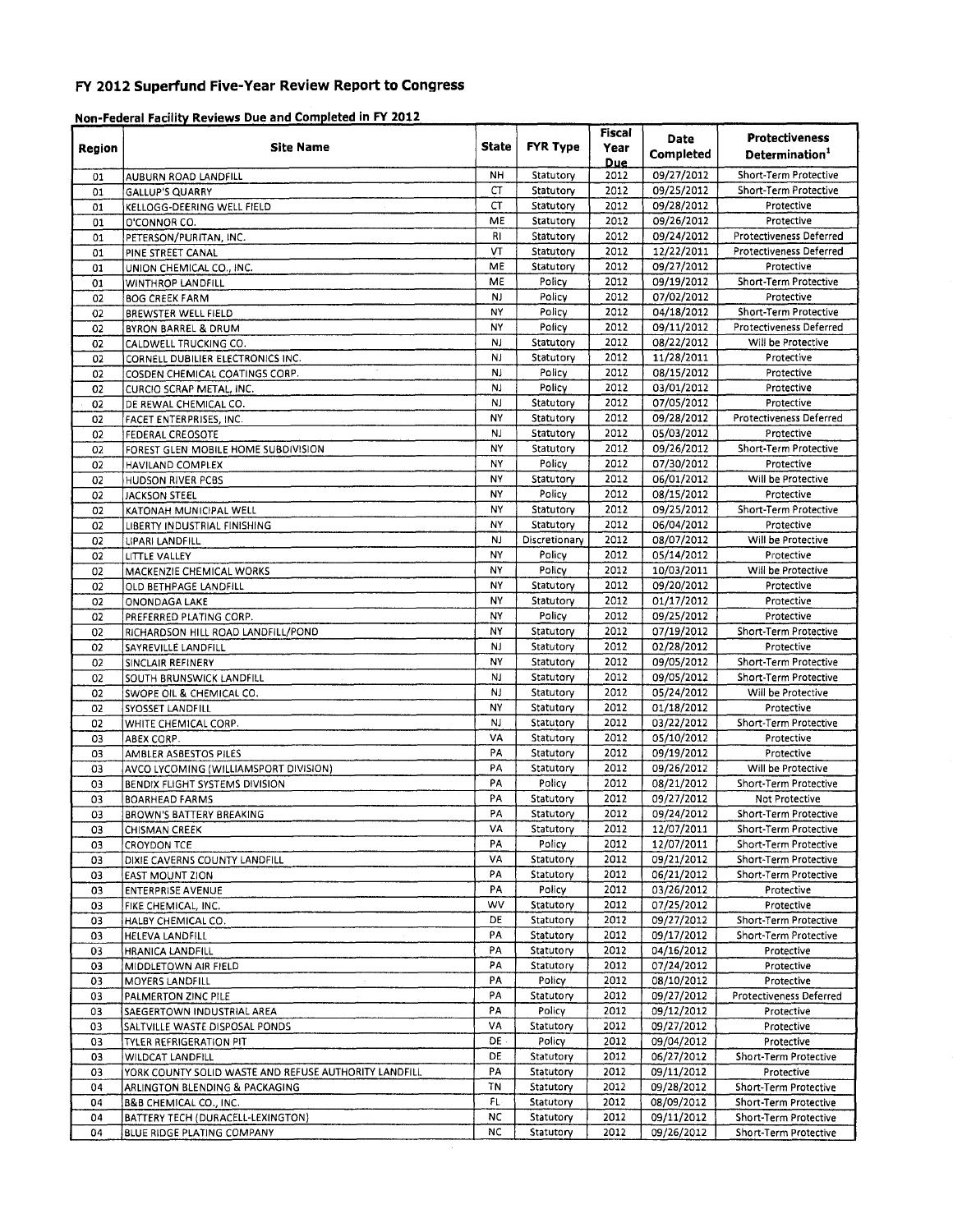|               |                                                                     |              |                        |              | Date                     | <b>Protectiveness</b>                          |
|---------------|---------------------------------------------------------------------|--------------|------------------------|--------------|--------------------------|------------------------------------------------|
| <b>Region</b> | Site Name                                                           | <b>State</b> | <b>FYR Type</b>        | Year         | Completed                | Determination <sup>1</sup>                     |
|               |                                                                     |              |                        | <b>Due</b>   |                          |                                                |
| 04            | <b>BRUNSWICK WOOD PRESERVING</b>                                    | GΑ           | Statutory              | 2012         | 09/27/2012               | Short-Term Protective                          |
| 04            | BYPASS 601 GROUND WATER CONTAMINATION                               | <b>NC</b>    | Statutory              | 2012         | 06/14/2012               | Short-Term Protective                          |
| 04            | CHEMTRONICS, INC.                                                   | NC<br>FL.    | Statutory<br>Statutory | 2012<br>2012 | 09/26/2012<br>09/27/2012 | Short-Term Protective<br>Short-Term Protective |
| 04            | ESCAMBIA WOOD - PENSACOLA                                           | KY           |                        | 2012         | 09/28/2012               | Short-Term Protective                          |
| 04            | FORT HARTFORD COAL CO. STONE QUARRY                                 | NC           | Statutory<br>Policy    | 2012         | 09/28/2012               | Short-Term Protective                          |
| 04            | KOPPERS CO., INC. (MORRISVILLE PLANT)                               | TN           | Statutory              | 2012         | 09/28/2012               | <b>Protectiveness Deferred</b>                 |
| 04            | <b>LEWISBURG DUMP</b>                                               | SC           | Statutory              | 2012         | 09/28/2012               | Short-Term Protective                          |
| 04            | LEXINGTON COUNTY LANDFILL AREA                                      | <b>NC</b>    | Statutory              | 2012         | 08/29/2012               | Protective                                     |
| 04<br>04      | MARTIN-MARIETTA, SODYECO, INC.<br>MARZONE INC./CHEVRON CHEMICAL CO. | GA           | Policy                 | 2012         | 07/03/2012               | Short-Term Protective                          |
| 04            | MATHIS BROTHERS LANDFILL (SOUTH MARBLE TOP ROAD)                    | GA           | Statutory              | 2012         | 09/28/2012               | Short-Term Protective                          |
| 04            | MAXEY FLATS NUCLEAR DISPOSAL                                        | KY           | Statutory              | 2012         | 09/26/2012               | Will be Protective                             |
| 04            | NATIONAL STARCH & CHEMICAL CORP.                                    | NC           | Statutory              | 2012         | 09/26/2012               | Short-Term Protective                          |
| 04            | <b>NEWPORT DUMP</b>                                                 | K٧           | Statutory              | 2012         | 06/28/2012               | Short-Term Protective                          |
| 04            | PALMETTO WOOD PRESERVING                                            | SC           | Policy                 | 2012         | 07/19/2012               | Short-Term Protective                          |
| 04            | PEPPER STEEL & ALLOYS, INC.                                         | FL           | Policy                 | 2012         | 09/24/2012               | Short-Term Protective                          |
| 04            | POTTER'S SEPTIC TANK SERVICE PITS                                   | <b>NC</b>    | Statutory              | 2012         | 09/25/2012               | Short-Term Protective                          |
| 04            | REASOR CHEMICAL COMPANY                                             | <b>NC</b>    | Policy                 | 2012         | 09/28/2012               | Short-Term Protective                          |
| 04            | T.H. AGRICULTURE & NUTRITION CO. (MONTGOMERY PLANT)                 | AL.          | Statutory              | 2012         | 09/19/2012               | Short-Term Protective                          |
| 04            | TRANS CIRCUITS, INC.                                                | FL           | Statutory              | 2012         | 09/19/2012               | Will be Protective                             |
| 05            | ACME SOLVENT RECLAIMING, INC. (MORRISTOWN PLANT)                    | IL.          | Statutory              | 2012         | 09/20/2012               | Short-Term Protective                          |
| 05            | ALBION-SHERIDAN TOWNSHIP LANDFILL                                   | MI           | Statutory              | 2012         | 08/03/2012               | Short-Term Protective                          |
| 05            | ARROWHEAD REFINERY CO.                                              | MN           | Statutory              | 2012         | 08/28/2012               | Short-Term Protective                          |
| 05            | BAYTOWN TOWNSHIP GROUND WATER PLUME                                 | MN           | Statutory              | 2012         | 03/29/2012               | Short-Term Protective                          |
| 05            | <b>BENNETT STONE QUARRY</b>                                         | 1N           | ` Policy               | 2012         | 08/20/2012               | Not Protective                                 |
| 05            | <b>BOWERS LANDFILL</b>                                              | OH           | Statutory              | 2012         | 05/18/2012               | Protective                                     |
| 05            | CONTINENTAL STEEL CORP.                                             | IN           | Statutory              | 2012         | 08/30/2012               | Short-Term Protective                          |
| 05            | DOUGLASS ROAD/UNIROYAL, INC., LANDFILL                              | IN           | Statutory              | 2012         | 08/20/2012               | Short-Term Protective                          |
| 05            | E.H. SCHILLING LANDFILL                                             | OН           | Statutory              | 2012         | 07/11/2012               | Short-Term Protective                          |
| 05            | EAU CLAIRE MUNICIPAL WELL FIELD                                     | WI           | Statutory              | 2012         | 07/17/2012               | Protective                                     |
| 05            | <b>FOREST WASTE PRODUCTS</b>                                        | Mi           | Statutory              | 2012         | 09/13/2012               | Short-Term Protective                          |
| 05            | <b>FULTZ LANDFILL</b>                                               | ОН           | Statutory              | 2012         | 07/05/2012               | Short-Term Protective                          |
| 05            | KOHLER CO. LANDFILL                                                 | WI           | Statutory              | 2012         | 09/14/2012               | Short-Term Protective                          |
| 05            | LAUER I SANITARY LANDFILL                                           | WI           | Statutory              | 2012         | 09/20/2012               | Short-Term Protective                          |
| 05            | LONG PRAIRIE GROUND WATER CONTAMINATION                             | MN           | Policy                 | 2012         | 08/29/2012               | Short-Term Protective                          |
| 05            | MAIN STREET WELL FIELD                                              | IN           | Policy                 | 2012         | 06/21/2012               | Short-Term Protective                          |
| 05            | MOTOR WHEEL, INC.                                                   | M            | Statutory              | 2012         | 07/19/2012               | Short-Term Protective                          |
| 05            | NATIONAL PRESTO INDUSTRIES, INC.                                    | WI           | Statutory              | 2012         | 09/04/2012               | Short-Term Protective<br>Short-Term Protective |
| 05            | OAK GROVE SANITARY LANDFILL                                         | MN           | Statutory              | 2012<br>2012 | 08/29/2012<br>07/11/2012 | Short-Term Protective                          |
| 05            | OCONOMOWOC ELECTROPLATING CO., INC.                                 | WI<br>ΟН     | Policy                 | 2012         | 05/04/2012               | Protective                                     |
| 05            | ORMET CORP.                                                         | MI           | Statutory<br>Statutory | 2012         | 09/12/2012               | Short-Term Protective                          |
| 05            | OTT/STORY/CORDOVA CHEMICAL CO.                                      | IL.          | Statutory              | 2012         | 11/07/2011               | Protectiveness Deferred                        |
| 05            | OTTAWA RADIATION AREAS                                              | IL.          |                        | 2012         | 06/28/2012               | Not Protective                                 |
| 05            | OUTBOARD MARINE CORP.                                               | 11.          | Statutory<br>Statutory | 2012         | 09/20/2012               | Short-Term Protective                          |
| 05            | PAGEL'S PIT                                                         | 扎            | Statutory              | 2012         | 05/30/2012               | Short-Term Protective                          |
| 05<br>05      | PARSONS CASKET HARDWARE CO.                                         | мі           | Statutory              | 2012         | 07/12/2012               | Short-Term Protective                          |
| 05            | PEERLESS PLATING CO.<br>REFUSE HIDEAWAY LANDFILL                    | WI           | Statutory              | 2012         | 08/29/2012               | Short-Term Protective                          |
| 05            | ROSE TOWNSHIP DUMP                                                  | MI           | Statutory              | 2012         | 06/11/2012               | Short-Term Protective                          |
| 05            | ROTO-FINISH CO., INC.                                               | MI           | Policy                 | 2012         | 04/27/2012               | Short-Term Protective                          |
| 05            | SANITARY LANDFILL CO. (INDUSTRIAL WASTE DISPOSAL CO., INC.)         | OH           | Statutory              | 2012         | 08/13/2012               | Short-Term Protective                          |
| 05            | SEYMOUR RECYCLING CORP.                                             | IN           | Statutory              | 2012         | 02/29/2012               | Short-Term Protective                          |
| 05            | SPARTA LANDFILL                                                     | MI           | Statutory              | 2012         | 08/07/2012               | Short-Term Protective                          |
| 05            | TOMAH FAIRGROUNDS                                                   | WI           | Statutory              | 2012         | 09/10/2012               | Protective                                     |
| 05            | UNIVERSITY OF MINNESOTA (ROSEMOUNT RESEARCH CENTER)                 | MN           | Statutory              | 2012         | 06/14/2012               | Short-Term Protective                          |
| 05            | VELSICOL CHEMICAL CORP. (MICHIGAN)                                  | М١           | Statutory              | 2012         | 09/21/2012               | Not Protective                                 |
| 05            | VERONA WELL FIELD                                                   | MI           | Policy                 | 2012         | 09/18/2012               | Short-Term Protective                          |
| 05            | WAUCONDA SAND & GRAVEL                                              | 儿            | Statutory              | 2012         | 08/21/2012               | Short-Term Protective                          |
| 05            | WHEELER PIT                                                         | WI           | Statutory              | 2012         | 09/17/2012               | Short-Term Protective                          |
| 05            | YEOMAN CREEK LANDFILL                                               | IL.          | Statutory              | 2012         | 02/24/2012               | Not Protective                                 |
| 06            | CLEVELAND MILL                                                      | NM           | Statutory              | 2012         | 08/20/2012               | Protective                                     |
| 06            | DOUBLE EAGLE REFINERY CO.                                           | OK           | Statutory              | 2012         | 05/15/2012               | Protective                                     |
| 06            | FOURTH STREET ABANDONED REFINERY                                    | ок           | Statutory              | 2012         | 05/15/2012               | Protective                                     |
| 06            | FRENCH, LTD.                                                        | TX           | Statutory              | 2012         | 08/20/2012               | Protective                                     |
| 06            | FRUIT AVENUE PLUME                                                  | NΜ           | Policy                 | 2012         | 12/23/2011               | Short-Term Protective                          |
| 06            | <b>GURLEY PIT</b>                                                   | AR           | Statutory              | 2012         | 09/21/2012               | Short-Term Protective                          |
| 06            | HARDAGE/CRINER                                                      | ОΚ           | Statutory              | 2012         | 05/10/2012               | Protective                                     |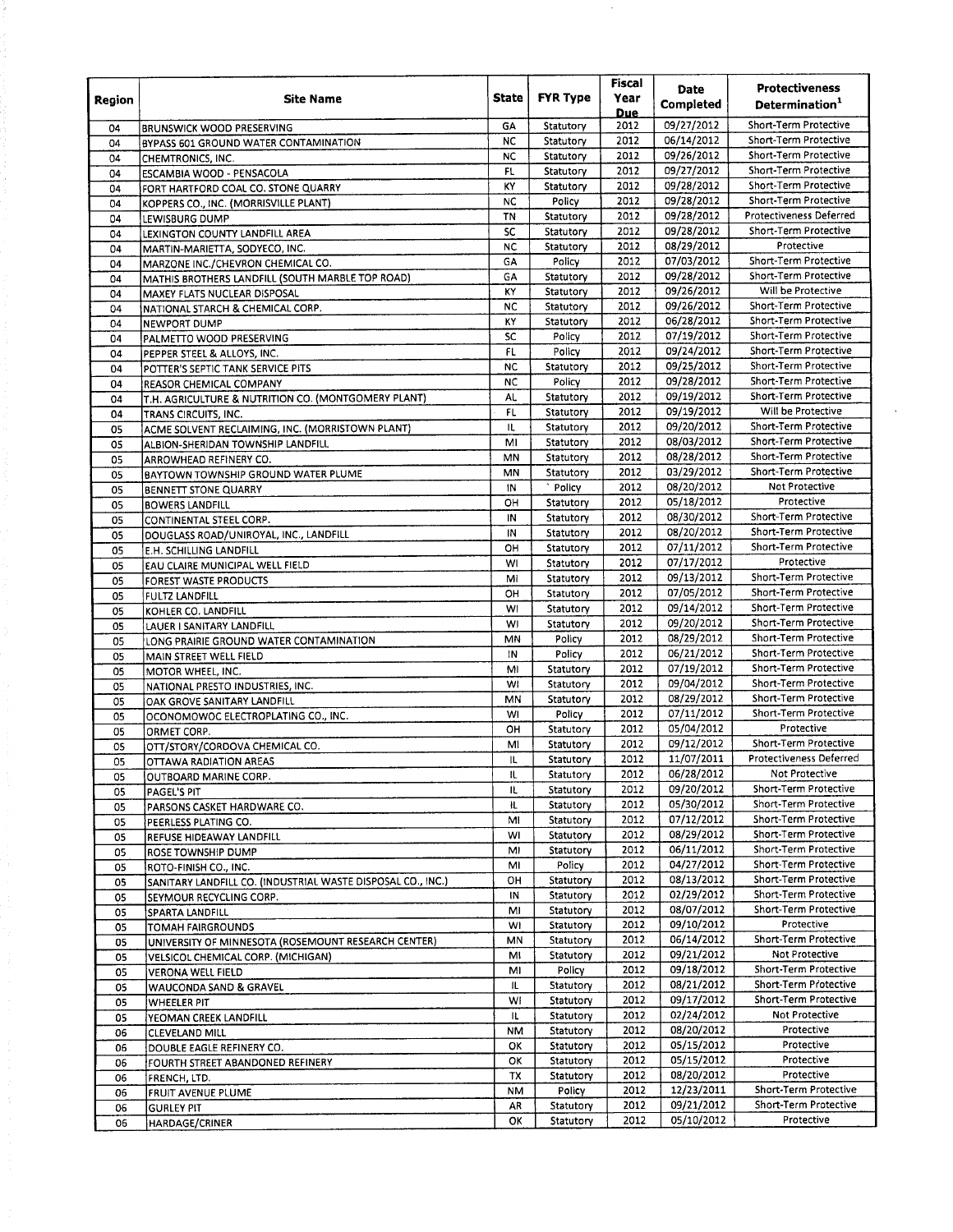| Region   | Site Name                                             | <b>State</b> | <b>FYR Type</b>        | Fiscal<br>Year     | Date<br>Completed        | <b>Protectiveness</b><br>Determination <sup>1</sup> |
|----------|-------------------------------------------------------|--------------|------------------------|--------------------|--------------------------|-----------------------------------------------------|
| 06       | <b>HIGHLANDS ACID PIT</b>                             | тх           | Statutory              | <b>Due</b><br>2012 | 09/27/2012               | Short-Term Protective                               |
| 06       | INDUSTRIAL WASTE CONTROL                              | AR           | Statutory              | 2012               | 09/21/2012               | Protective                                          |
| 06       | MANY DIVERSIFIED INTERESTS, INC.                      | TX           | Statutory              | 2012               | 09/12/2012               | Protective                                          |
| 06       | MID-SOUTH WOOD PRODUCTS                               | AR           | Statutory              | 2012               | 09/27/2012               | Short-Term Protective                               |
| 06       | MOTCO, INC.                                           | ΤХ           | Statutory              | 2012               | 09/27/2012               | Short-Term Protective                               |
| 06       | NATIONAL ZINC CORP.                                   | ОΚ           | Policy                 | 2012               | 11/21/2011               | Protective                                          |
| 06       | OKLAHOMA REFINING CO.                                 | ок           | Statutory              | 2012               | 08/20/2012               | Short-Term Protective                               |
| 06       | OLD INGER OIL REFINERY                                | LA           | Policy                 | 2012               | 08/28/2012               | Protective                                          |
| 06       | PAB OIL & CHEMICAL SERVICE, INC.                      | LΑ           | Statutory              | 2012               | 07/19/2012               | Protective                                          |
| 06       | PALMER BARGE LINE                                     | TX           | Statutory              | 2012               | 09/11/2012               | Protective                                          |
| 06       | SOUTH CAVALCADE STREET                                | TХ           | Statutory              | 2012               | 09/14/2012               | Short-Term Protective                               |
| 06       | STATE MARINE OF PORT ARTHUR                           | TX           | Statutory              | 2012               | 09/12/2012               | Protective                                          |
| 07       | ANNAPOLIS LEAD MINE                                   | MO           | Statutory              | 2012               | 09/24/2012               | Short-Term Protective                               |
| 07       | ARKANSAS CITY DUMP                                    | ΚS           | Statutory              | 2012               | 06/29/2012               | Protective                                          |
| 07       | CONSERVATION CHEMICAL CO.                             | MO           | Statutory              | 2012               | 09/27/2012               | <b>Protectiveness Deferred</b>                      |
| 07       | E.I. DU PONT DE NEMOURS & CO., INC. (COUNTY ROAD X23) | ١A           | Statutory              | 2012               | 06/26/2012               | Protective                                          |
| 07       | FAIRFIELD COAL GASIFICATION PLANT                     | IA           | Statutory              | 2012               | 09/11/2012               | Protective                                          |
| 07       | HASTINGS GROUND WATER CONTAMINATION                   | NE           | Statutory              | 2012               | 08/28/2012               | Protectiveness Deferred                             |
| 07       | JOHNS' SLUDGE POND                                    | κs           | Statutory              | 2012               | 09/21/2012               | Protective                                          |
| 07       | LEHIGH PORTLAND CEMENT CO.                            | IA           | Statutory              | 2012               | 09/24/2012               | Protective                                          |
| 07       | NORTHWESTERN STATES PORTLAND CEMENT CO.               | IA           | Statutory              | 2012               | 07/12/2012               | Protective                                          |
| 07       | ORONOGO-DUENWEG MINING BELT                           | MO           | Statutory              | 2012               | 08/29/2012               | Will be Protective                                  |
| 07       | RED OAK CITY LANDFILL                                 | I٨           | Statutory              | 2012               | 07/26/2012               | Protective                                          |
| 07       | SOLID STATE CIRCUITS, INC.                            | MO           | Statutory              | 2012               | 09/21/2012               | Protectiveness Deferred                             |
| 07       | SYNTEX FACILITY                                       | MO           | Statutory              | 2012               | 09/28/2012               | Protectiveness Deferred                             |
| 08       | <b>CALIFORNIA GULCH</b>                               | co           | Statutory              | 2012               | 09/27/2012               | Will be Protective                                  |
| 08       | CHEMICAL SALES CO.                                    | CO           | Statutory              | 2012               | 09/26/2012               | Short-Term Protective                               |
| 08       | DAVENPORT AND FLAGSTAFF SMELTERS                      | UT           | Discretionary          | 2012               | 07/24/2012               | Short-Term Protective                               |
| 08       | GILT EDGE MINE                                        | SD           | Statutory              | 2012               | 06/21/2012               | Not Protective                                      |
| 08       | INTERNATIONAL SMELTING AND REFINING                   | UT           | Statutory              | 2012               | 09/25/2012               | Protective                                          |
| 08       | LINCOLN PARK                                          | CO           | Discretionary          | 2012               | 09/27/2012               | Short-Term Protective                               |
| 08       | LOWRY LANDFILL                                        | co           | Statutory              | 2012               | 09/27/2012               | Protective                                          |
| 08       | MONTICELLO RADIOACTIVELY CONTAMINATED PROPERTIES      | UT           | Statutory              | 2012               | 06/18/2012               | Protective                                          |
| 08       | PORTLAND CEMENT (KILN DUST 2 & 3)                     | UT           | Statutory              | 2012               | 09/26/2012               | <b>Short-Term Protective</b>                        |
| 08       | ROSE PARK SLUDGE PIT                                  | UT           | Policy                 | 2012               | 09/26/2012               | Protective                                          |
| 08<br>08 | SMUGGLER MOUNTAIN                                     | CO<br>UT     | Statutory              | 2012               | 07/16/2012               | Protective                                          |
| 08       | WASATCH CHEMICAL CO. (LOT 6)<br>WHITEWOOD CREEK       | SD           | Statutory<br>Statutory | 2012<br>2012       | 09/25/2012               | Protectiveness Deferred                             |
| 09       | APACHE POWDER CO.                                     | AZ           |                        | 2012               | 09/17/2012               | Short-Term Protective                               |
| 09       | <b>FRONTIER FERTILIZER</b>                            | CA           | Statutory<br>Statutory | 2012               | 09/20/2012<br>09/26/2012 | Protective<br>Short-Term Protective                 |
| 09       | INTEL MAGNETICS                                       | CA           | Policy                 | 2012               | 09/26/2012               |                                                     |
| 09       | JASCO CHEMICAL CORP.                                  | CA           | Policy                 | 2012               | 09/28/2012               | Protectiveness Deferred<br>Protective               |
| 09       | MCCOLL                                                | CA           | Statutory              | 2012               | 09/28/2012               | Protective                                          |
| 09       | SAN GABRIEL VALLEY (AREA 2)                           | СA           | Statutory              | 2012               | 09/24/2012               | Protective                                          |
| 09       | SYNERTEK, INC. (BUILDING 1)                           | CA           | Policy                 | 2012               | 09/27/2012               | Protectiveness Deferred                             |
| 09       | WATKINS-JOHNSON CO. (STEWART DIVISION PLANT)          | CA           | Statutory              | 2012               | 09/27/2012               | Short-Term Protective                               |
| 10       | GOULD, INC.                                           | OR           | Statutory              | 2012               | 09/17/2012               | Protective                                          |
| 10       | KERR-MCGEE CHEMICAL CORP. (SODA SPRINGS PLANT)        | ID           | Statutory              | 2012               | 09/26/2012               | Not Protective                                      |
| 10       | <b>LAKEWOOD</b>                                       | WA           | Policy                 | 2012               | 09/24/2012               | Short-Term Protective                               |
| 10       | NORTHSIDE LANDFILL                                    | WA           | Statutory              | 2012               | 08/23/2012               | Short-Term Protective                               |
| 10       | SILVER MOUNTAIN MINE                                  | WA           | Statutory              | 2012               | 09/20/2012               | Short-Term Protective                               |
| 10       | TAYLOR LUMBER AND TREATING                            | OR           | Statutory              | 2012               | 05/15/2012               | Protective                                          |
| 10       | WYCKOFF CO./EAGLE HARBOR                              | WA           | Statutory              | 2012               | 09/27/2012               | Will be Protective                                  |
|          |                                                       |              |                        |                    |                          |                                                     |

## **Federal Facility Reviews Due and Completed in FY 2012**

| Region | <b>Site Name</b>                                                               | <b>State</b> | <b>FYR Type</b> | <b>Fiscal</b><br>Year<br>Due | <b>Date</b><br>Completed | <b>Protectiveness</b><br>Determination <sup>1</sup> |
|--------|--------------------------------------------------------------------------------|--------------|-----------------|------------------------------|--------------------------|-----------------------------------------------------|
| 01     | HANSCOM FIELD/HANSCOM AIR FORCE BASE                                           | MA           | Statutory       | 2012                         | 09/26/2012               | Protective                                          |
| 01     | NATICK LABORATORY ARMY RESEARCH, DEVELOPMENT, AND<br><b>ENGINEERING CENTER</b> | MA           | Discretionary   | 2012                         | 04/12/2012               | Protective                                          |
| 01     | NEW LONDON SUBMARINE BASE                                                      | <b>CT</b>    | Statutory       | 2012                         | 12/19/2011               | Protective                                          |
| 01     | PORTSMOUTH NAVAL SHIPYARD                                                      | ME           | Statutory       | 2012                         | 05/02/2012               | Protective                                          |
| 01     | ISOUTH WEYMOUTH NAVAL AIR STATION                                              | MA           | Statutory       | 2012                         | 12/22/2011               | Protective                                          |
| 03     | FORT GEORGE G. MEADE [OU 21]                                                   | <b>MD</b>    | Discretionary   | 2012                         | 11/18/2011               | Short-Term Protective                               |
| 03     | INDIAN HEAD NAVAL SURFACE WARFARE CENTER                                       | MD           | Statutory       | 2012                         | 09/27/2012               | Protective                                          |
|        |                                                                                |              |                 |                              |                          |                                                     |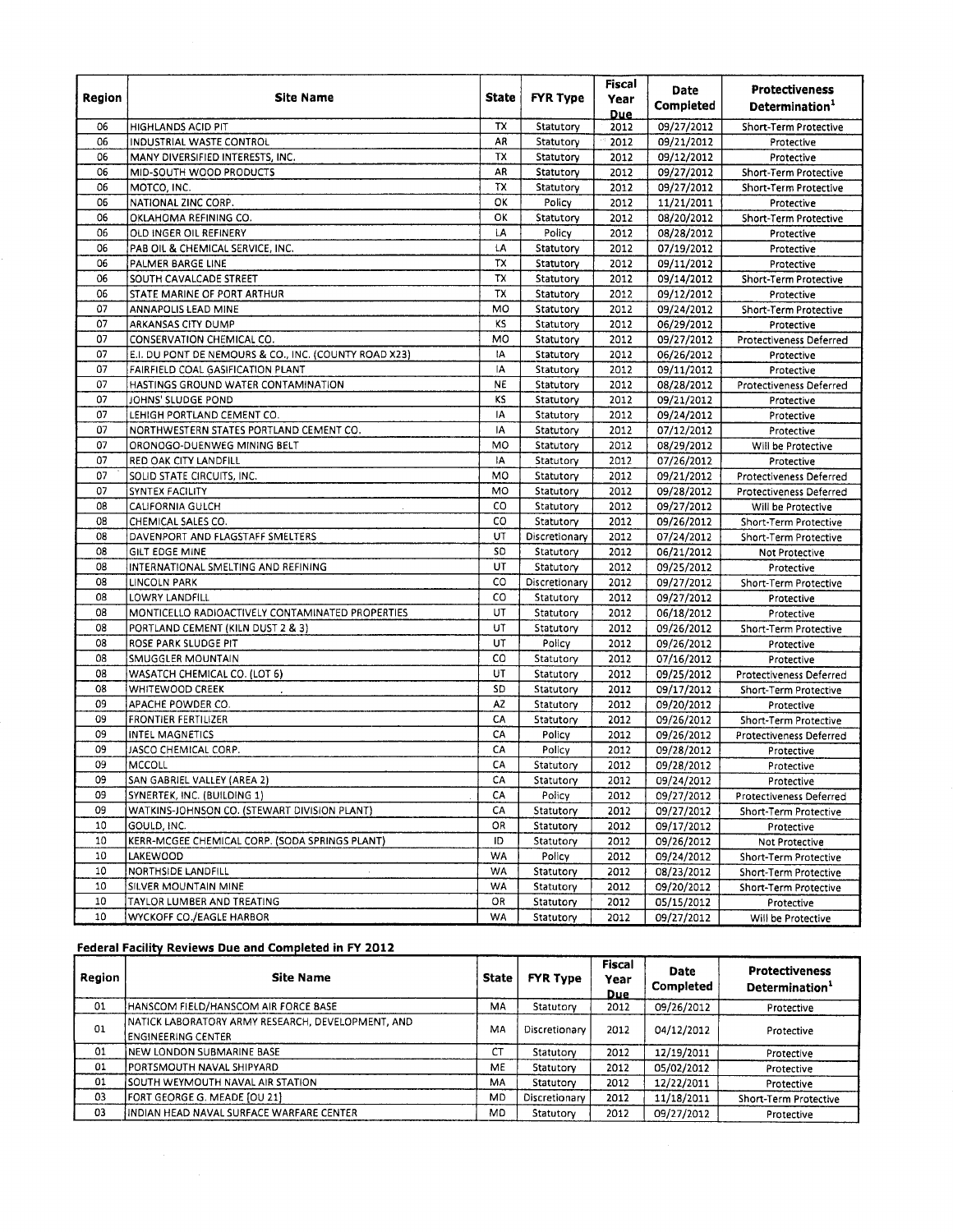|        |                                                           |              |                 | <b>Fiscal</b> |                  |                                      |  |
|--------|-----------------------------------------------------------|--------------|-----------------|---------------|------------------|--------------------------------------|--|
| Region | <b>Site Name</b>                                          | <b>State</b> | <b>FYR Type</b> | Year          | <b>Date</b>      | <b>Protectiveness</b>                |  |
|        |                                                           |              |                 | <b>Due</b>    | <b>Completed</b> | Determination <sup>1</sup>           |  |
|        | LANGLEY AIR FORCE BASE/NASA LANGLEY RESEARCH CENTER [LAFB | VA           | Statutory       | 2012          | 01/23/2012       | Will be Protective                   |  |
| 03     | <b>PORTIONI</b>                                           |              |                 |               |                  |                                      |  |
| 03     | LETTERKENNY ARMY DEPOT (PDO AREA)                         | PA           | Statutory       | 2012          | 09/24/2012       | Protective                           |  |
| 03     | NAVAL AIR DEVELOPMENT CENTER (8 WASTE AREAS)              | PA           | Statutory       | 2012          | 09/20/2012       | <b>Protectiveness Deferred</b>       |  |
| 03     | NAVAL SURFACE WARFARE CENTER - DAHLGREN                   | VA           | Statutory       | 2012          | 12/14/2011       | Protective                           |  |
| 03     | TOBYHANNA ARMY DEPOT                                      | PA           | Statutory       | 2012          | 09/25/2012       | Protectiveness Deferred <sup>2</sup> |  |
| 04     | OAK RIDGE RESERVATION (USDOE)                             | <b>TN</b>    | Statutory       | 2012          | 03/30/2012       | Not Protective                       |  |
| 06     | TINKER AIR FORCE BASE (SOLDIER CREEK/BUILDING 3001)       | OK           | Statutory       | 2012          | 09/27/2012       | Short-Term Protective                |  |
| 07     | <b>FORT RILEY</b>                                         | KS           | Statutory       | 2012          | 09/27/2012       | <b>Protectiveness Deferred</b>       |  |
| 08     | MONTICELLO MILL TAILINGS (USDOE)                          | UT           | Statutory       | 2012          | 06/18/2012       | Protective                           |  |
| 08     | OGDEN DEFENSE DEPOT (DLA)                                 | UT           | Statutory       | 2012          | 09/27/2012       | Protectiveness Deferred              |  |
| 08     | ROCKY FLATS PLANT (USDOE)                                 | CO           | Statutory       | 2012          | 07/30/2012       | Protective                           |  |
| 09     | <b>FORT ORD</b>                                           | CA           | Statutory       | 2012          | 09/25/2012       | <b>Protectiveness Deferred</b>       |  |
| 09     | JET PROPULSION LABORATORY (NASA)                          | CA           | Statutory       | 2012          | 02/17/2012       | Protective                           |  |
| 09     | LAWRENCE LIVERMORE NATL LAB (SITE 300) (USDOE) [OU1]      | CA           | Statutory       | 2012          | 09/28/2012       | Short-Term Protective                |  |
| 09     | LAWRENCE LIVERMORE NATL LAB (SITE 300) (USDOE) [OU2]      | CA           | Statutory       | 2012          | 09/28/2012       | Protective                           |  |
| 09     | LAWRENCE LIVERMORE NATL LAB, MAIN SITE (USDOE)            | CA           | Statutory       | 2012          | 09/28/2012       | Short-Term Protective                |  |
| 09     | LUKE AIR FORCE BASE                                       | AZ           | Statutory       | 2012          | 09/25/2012       | Protective                           |  |
| 09     | SACRAMENTO ARMY DEPOT                                     | CA           | Statutory       | 2012          | 09/04/2012       | Protective                           |  |
| 09     | SCHOFIELD BARRACKS (USARMY)                               | HI           | Statutory       | 2012          | 09/24/2012       | Protective                           |  |
| 10     | <b>ADAK NAVAL AIR STATION</b>                             | AK           | Statutory       | 2012          | 03/05/2012       | Will be Protective                   |  |
| 10     | FORT LEWIS LOGISTICS CENTER                               | <b>WA</b>    | Statutory       | 2012          | 09/28/2012       | Protectiveness Deferred              |  |
| 10     | HANFORD 100-AREA (USDOE)                                  | <b>WA</b>    | Statutory       | 2012          | 05/16/2012       | Protectiveness Deferred              |  |
| 10     | HANFORD 1100-AREA (USDOE)                                 | <b>WA</b>    | Statutory       | 2012          | 05/16/2012       | Protective                           |  |
| 10     | HANFORD 200-AREA (USDOE)                                  | <b>WA</b>    | Statutory       | 2012          | 05/16/2012       | Will be Protective                   |  |
| 10     | HANFORD 300-AREA (USDOE)                                  | <b>WA</b>    | Statutory       | 2012          | 05/16/2012       | <b>Not Protective</b>                |  |
| 10     | IDAHO NATIONAL ENGINEERING LABORATORY (USDOE)             | ID           | Statutory       | 2012          | 06/30/2012       | Protective                           |  |

|        | Non-Federal and Federal Facility Reviews Due in FY 2012, Completed in a Prior or Later Fiscal Year |              |                 |                              |                   |                                                     |  |  |
|--------|----------------------------------------------------------------------------------------------------|--------------|-----------------|------------------------------|-------------------|-----------------------------------------------------|--|--|
| Region | <b>Site Name</b>                                                                                   | <b>State</b> | <b>FYR Type</b> | <b>Fiscal</b><br>Year<br>Due | Date<br>Completed | <b>Protectiveness</b><br>Determination <sup>1</sup> |  |  |
| 03     | FORT GEORGE G. MEADE [OU 7]*                                                                       | <b>MD</b>    | Statutory       | 2012                         | 09/27/2011        | Short-Term Protective                               |  |  |
| 03     | <b>RYELAND ROAD ARSENIC SITE</b>                                                                   | PA           | Statutory       | 2012                         | 09/29/2011        | Short-Term Protective                               |  |  |
| 04     | <b>BRANTLEY LANDFILL</b>                                                                           | KY           | Statutory       | 2012                         | 02/26/2013        | Protective                                          |  |  |
| 06     | <b>DUTCHTOWN TREATMENT PLANT</b>                                                                   | LA           | Statutory       | 2012                         | 08/17/2011        | Protective                                          |  |  |
| 07     | RAILROAD AVENUE GROUNDWATER CONTAMINATION                                                          | ١A           | Policy          | 2012                         | 09/15/2011        | <b>Protectiveness Deferred</b>                      |  |  |
| 09     | CAMP PENDLETON MARINE CORPS BASE*                                                                  | CA           | Policy          | 2012                         | 08/28/2009        | Short-Term Protective                               |  |  |
| 10     | IDAHO NATIONAL ENGINEERING LABORATORY (USDOE)*                                                     | <b>ID</b>    | Statutory       | 2012                         | 02/07/2011        | Will be Protective                                  |  |  |

#### **-Federal and Federal Facility Reviews Due in Prior or Later Fiscal Years, Completed in FY 2012**

| 10     | IIDAHO NATIONAL ENGINEERING LABORATORY (USDOE)*                                                   | ١D           | Statutory       | 2012                          | 02/07/2011        | Will be Protective                                  |
|--------|---------------------------------------------------------------------------------------------------|--------------|-----------------|-------------------------------|-------------------|-----------------------------------------------------|
|        | Non-Federal and Federal Facility Reviews Due in Prior or Later Fiscal Years, Completed in FY 2012 |              |                 |                               |                   |                                                     |
| Region | <b>Site Name</b>                                                                                  | <b>State</b> | <b>FYR Type</b> | <b>Fiscal</b><br>Year<br>Due. | Date<br>Completed | <b>Protectiveness</b><br>Determination <sup>1</sup> |
| 02     | İCHEMICAL LEAMAN TANK LINES, INC.                                                                 | NJ           | Statutory       | 2009                          | 08/20/2012        | Short-Term Protective                               |
| 03     | LETTERKENNY ARMY DEPOT (SE AREA)*                                                                 | PA           | Statutory       | 2013                          | 09/24/2012        | Protective                                          |
| 05     | <b>BURLINGTON NORTHERN (BRAINERD/BAXTER PLANT)</b>                                                | MN           | Policy          | 2008                          | 12/23/2011        | Short-Term Protective                               |
| 05     | ISPARTAN CHEMICAL CO.                                                                             | MI           | Statutory       | 2004                          | 09/28/2012        | <b>Protectiveness Deferred</b>                      |
| 06     | ROCKWOOL INDUSTRIES INC.                                                                          | тх           | Statutory       | 2010                          | 09/21/2012        | Protective                                          |
| 08     | <b>BURLINGTON NORTHERN(SOMERS PLANT)</b>                                                          | MT           | Statutory       | 2011                          | 02/28/2012        | Not Protective                                      |
| 09     | <b>EDWARDS AIR FORCE BASE*</b>                                                                    | CA           | Statutory       | 2013                          | 09/28/2012        | Protective                                          |
| 10     | <b>AMERICAN LAKE GARDENS/MCCHORD AFB*</b>                                                         | WA           | Statutory       | 2015                          | 09/28/2012        | Short-Term Protective                               |
| 10     | BANGOR NAVAL SUBMARINE BASE*                                                                      | WA           | Statutory       | 2011                          | 10/14/2011        | Protectiveness Deferred                             |
| 10     | <b>BANGOR ORDNANCE DISPOSAL (USNAVY)*</b>                                                         | WA           | Policy          | 2011                          | 10/14/2011        | Short-Term Protective                               |

## **Non-Federal and Federal Facility Reviews Due in Current or Prior Fiscal Years, Pending**

|    | <b>Region</b> Site Name                   | <b>State</b> | <b>FYR Type</b> | <b>Fiscal</b><br>Year<br><b>Due</b> |
|----|-------------------------------------------|--------------|-----------------|-------------------------------------|
| 03 | <b>IFOOTE MINERAL CO.</b>                 | PA           | Statutory       | 2011                                |
| 09 | <b>ITUCSON INTERNATIONAL AIRPORT AREA</b> | AZ           | Statutory       | 2010                                |

\* Denotes federal facility site when not explicitly noted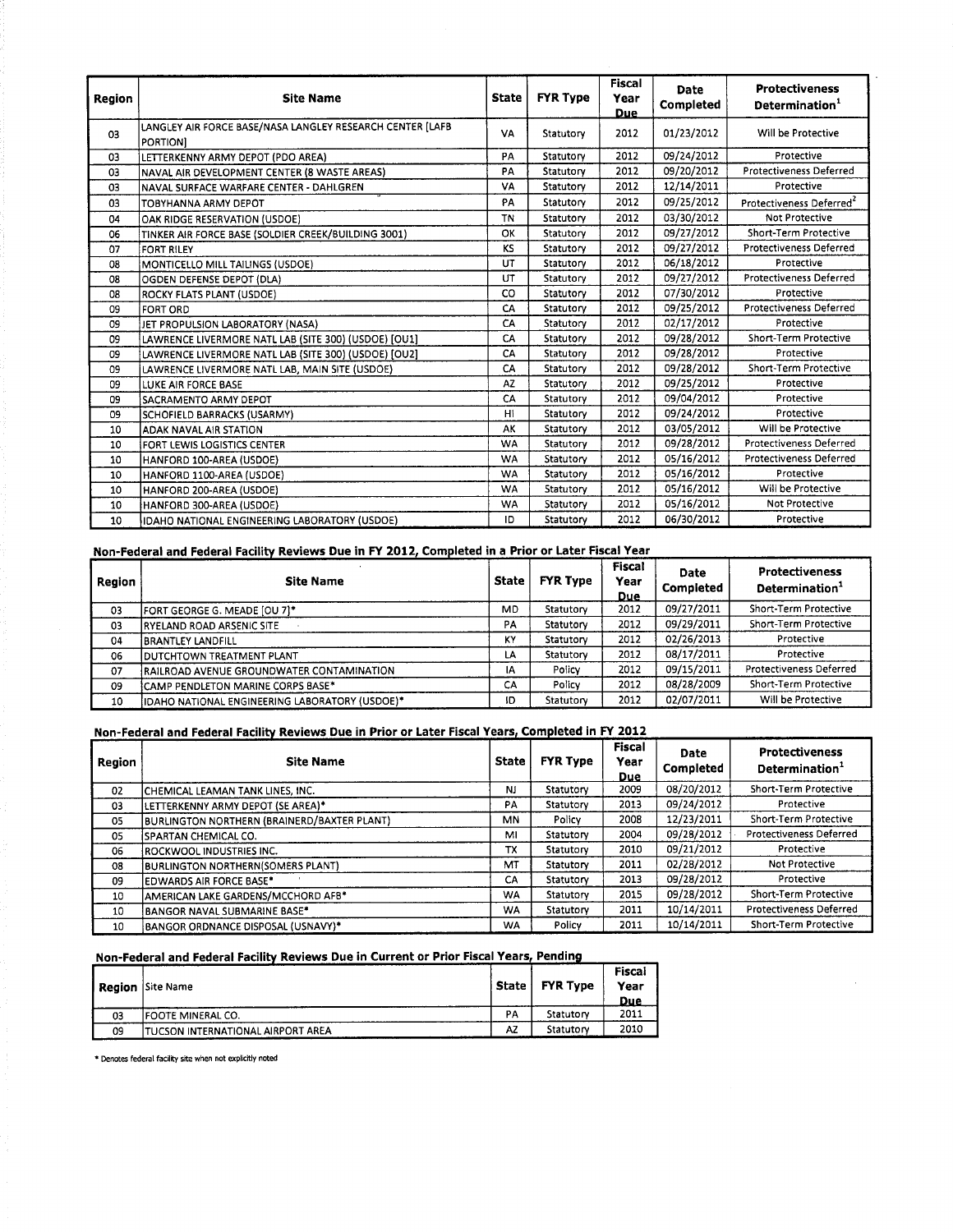1 For all sites that require a five-year review, a separate protectiveness determination is generally made for each portion or operable Unit (OU) of the site. The determination that is considered 'least protective" is used as the general determination for the review in this report. For example, if one operable unit is protective but another operable unit has protectiveness deferred, the determination for the entire review will be protectiveness deferred.

 $\cdot$ 

2 A subsequent five-year review addendum for the Site, completed on 07/23/2013, found the remedy to be "protective."

Protective - The remedy is protective of human health and the environment.

Short-Term Protective - The remedy is protective of human health and the environment in the short-term. This statement is generally used when the remedy is protective but requires further actions or institutional controls to remain protective in the long-term.

Will Be Protective - The remedy is expected to be protective of human health and the environment upon completion, and in the interim, exposure pathways that could result in unacceptable risks are being controlled. This statement is generally used for remedies that are under construction.

Protectiveness Deferred - A protectiveness determination of the remedy cannot be made until further information is obtained. Generally, reviews that include this determination identify both the actions and timeframe necessary to obtain the information so a protectiveness determination can be made through an addendum to the five-year review report.

Not Protective - The remedy is not protective of human health and/or the environment. For example, a new exposure pathway may be identified or a remedy may not be able to meet a new cleanup level. Generally, reviews that include this determination identify actions that need to be taken to ensure protectiveness.